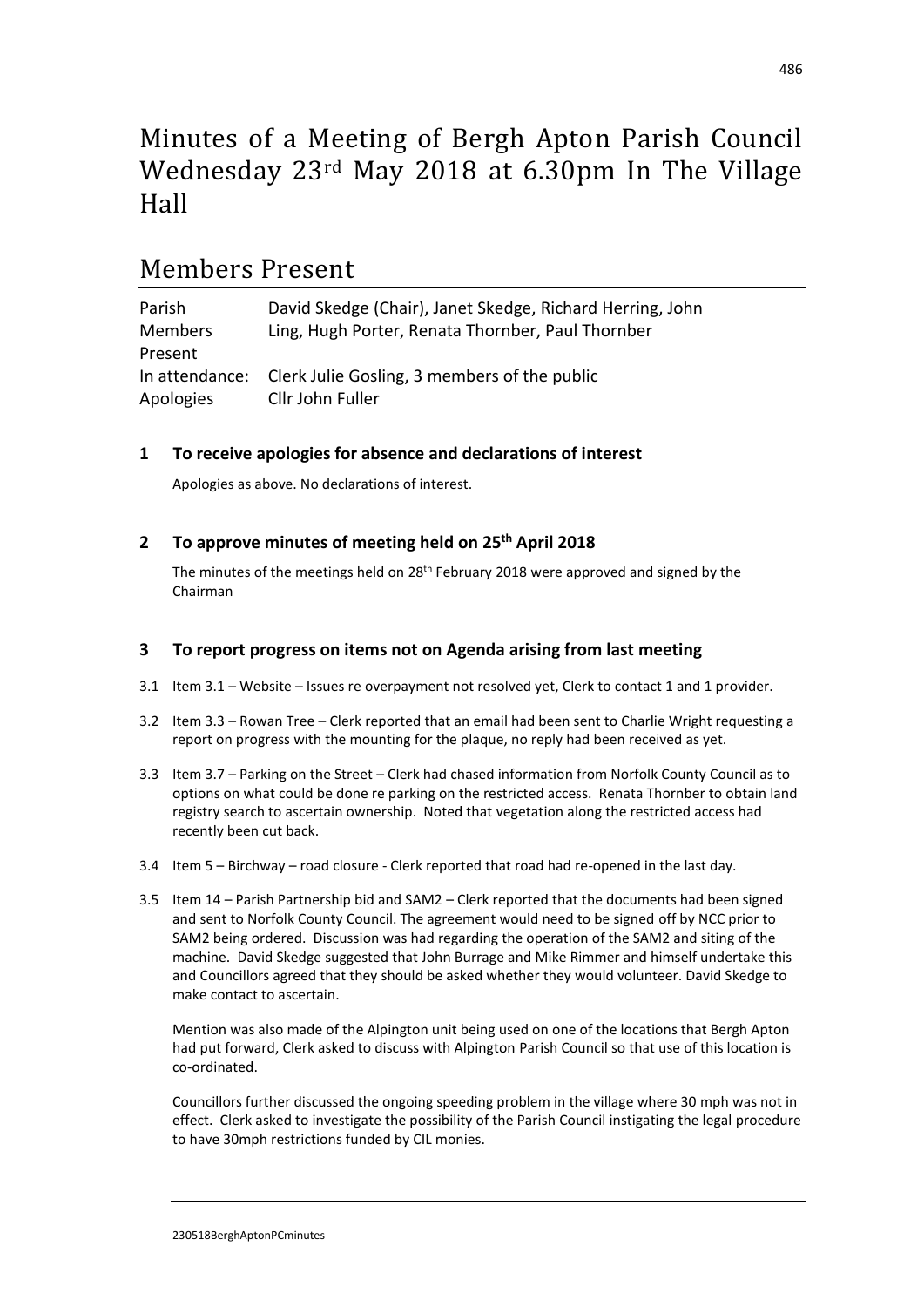## **4 Open forum for Public Participation: an opportunity to hear from members of the public**

No comments from the public. All members of the public attending to discuss Item 7.4

#### **5 County Councillor's Report – Barry Stone**

None received

#### **6 District Councillor's Report – John Fuller**

None received

## **7 Planning**

- 7.1 2018/0758 Land west of Washingford Barn, Cookes Road outline planning for 2 detached dwellings. Clerk reported that the latest email from South Norfolk had indicated that a reconsultation would be necessary due to highways objections and that it would probably go to Committee on 20th June. Councillors pleased with CPRE objection and those of residents. Hugh Porter and Richard Herring reported that they had not been able to log their objections on the South Norfolk website, it would also seem that at least 1 parishoner had also not been able to lodge an objection on the system. Clerk asked to contact South Norfolk to ascertain whether it would still be possible to forward any objections. John Ling said that although he had emailed South Norfolk his objection was not on the planning application documentation list. Clerk to email Planning Officer on this point as well.
- 7.2 2018/0906 Anteros Art Centre Change of Use from Arts Centre to holiday let Approved, no comments or objections.
- 7.3 2018/0953 Bussey Bridge Farm Change of Use of redundant farm building to form new 2 bed dwelling – Approved, no comments or objections.
- 7.4 2018/1048 Land east of Wyke House, Mill Road erection of detached dwelling and granny annexe. The applicant and his mother attended the meeting and explained the reasoning for the proposal. Councillors were sympathetic to the situation but felt in light of the Cookes Road application it may not be looked upon favourably by South Norfolk planners at the current time. The applicant said he would need to consider further whether to proceed with the application or at this stage withdraw. Clerk requested not to make any comments to South Norfolk on the application pending possible withdrawal.

## **8 To consider Playground Working Party progress**

John Ling had produced a quote specification for the groundwork and repairs to the Play Park and Councillors agreed to send this out to 3 contractors with a deadline date of  $22^{nd}$  June so that the quotes could be discussed at the next meeting.

As part of the refurbishment of the play park it was proposed that a table tennis table be erected on land currently outside of the agreed area of land allowed by the Village Hall. Clerk requested to draft a letter to the Village Hall Committee requesting that this land be included within the existing agreement.

Funding – Clerk reported that she had looked at various funding streams to contribute to the refurbishment. Councillors also suggested contacting Seething and Mundham and Mattishall Parish Councils as having recently formed new play areas.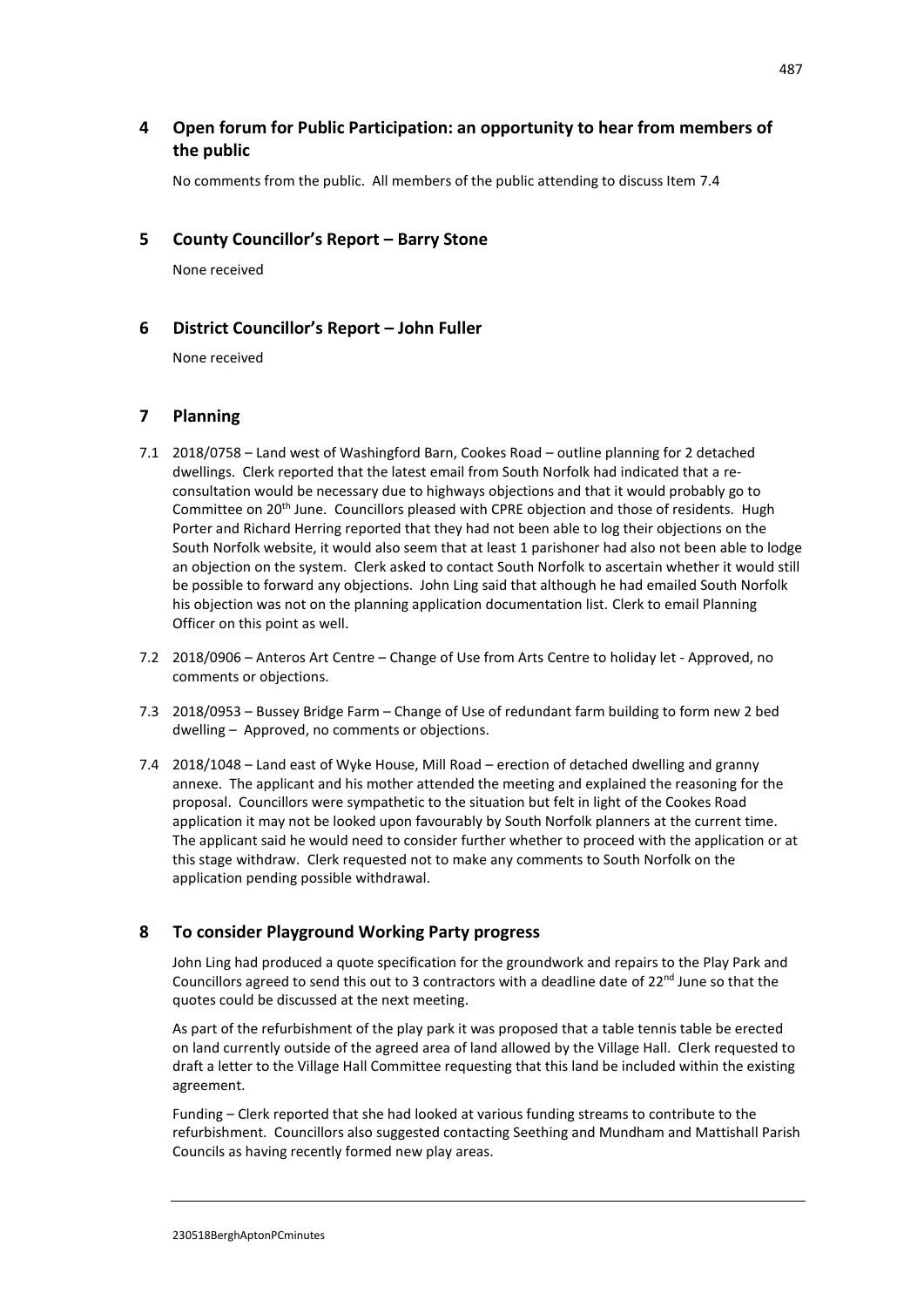#### **9 To consider inspection progress on BT phone boxes**

Clerk confirmed that the BT box at Hellington Corner had been adopted. David Skedge had inspected the BT box on Cookes Road and suggested no action currently be taken although several panes of glass were now missing and was in need of painting. Clerk reported that the BT box at Whiteheath Road was in a similar position. Councillors agreed this should be on the Agenda for next time.

#### **10 To approve General Data Protection documentation**

Clerk had circulated draft copies of the documentation regarding GDPR to Councillors prior to the meeting. This included the GDPR policy, terms of reference for the Data Protection Committee, the privacy notice and consent form. In addition insertions to the Standing Orders and Clerk's job description had been circulated. Councillors approved the documentation. Clerk to complete the Information Audit and send out consent forms and privacy notices as necessary.

Clerk had already registered the Parish Council with the Information Commission Office at a cost of £35.00.

The required Data Protection Committee had been elected at the AGM and would consist of David Skedge, Hugh Porter, Paul and Renata Thornber and John Ling (Chair).

#### **11 Finance**

- 11.1 Internal Audit Clerk reported that unfortunately the Internal Auditor was unable to undertake the audit this year, a couple of alternative parishoners had been contacted but they were also unable to assist. Clerk had been able to source an Internal Auditor, a qualified Parish Clerk who had been recommended and is Parish Clerk for Poringland. Cost of the internal audit would be on the basis of £15 per hour plus VAT, with a minimum charge of £37.50 plus VAT. Councillors agreed to appoint on this basis.
- 11.2 Cheque was raised and approved for Clerk's salary for May £168.48
- 11.3 Cheque was raised and approved to Janet Skedge as reimbursement for refreshments for Annual Parish Meeting - £48.87
- 11.4 Cheque was raised and approved to Clerk as reimbursement of registration fee for Information Commissioners Office - £35.00
- 11.5 Cheque was raised and approved for donation to Norfolk Accident and Rescue Services as per minute of last meeting - £50.00
- 11.6 Clerk reported income since last meeting of CIL payment of £6,105.95, Precept of £2,068.5 and Council Tax support grant of £32.00. Clerk had circulated income and expenditure accounts to Councillors prior to the meeting. CIL balance was currently £28,446.92.